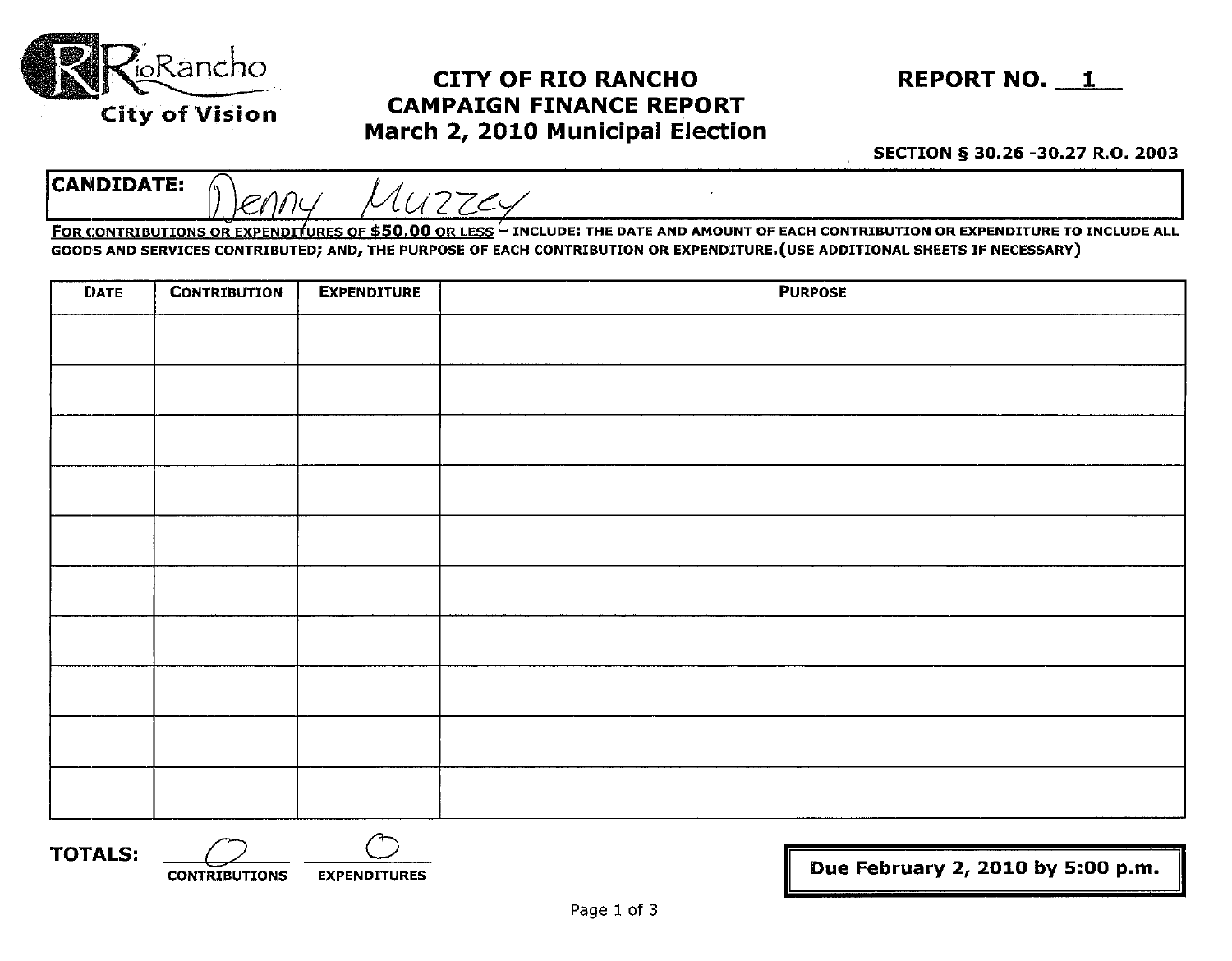

### CITY OF RIO RANCHO REPORT NO. 1 CAMPAIGN REPORT March 2, 2010 Municipal Election

FOR CONTRIBUTIONS OR EXPENDITURES OF MORE THAN \$50.00 (CUMULATIVE) INCLUDE: THE NAME AND ADDRESS OF THE PERSON OR ENTITY FROM WHOM ANY CUMULATIVE CONTRIBUTION OR EXPENDITURE OF MORE THAN \$50.00 WAS RECEIVED OR MADE; THE DATE AND AMOUNT OF EACH CONTRIBUTION OR EXPENDITURE TO INCLUDE ALL GOODS AND SERVICES CONTRIBUTED; AND, THE PURPOSE OF EACH CONTRIBUTION OR EXPENDITURE. (USE ADDITIONAL SHEETS IF NECESSARY)

| <b>DATE</b> | <b>CONTRIBUTION</b>     | <b>EXPENDITURE</b>         | NAME/ADDRESS                                         | <b>PURPOSE</b>                                                                                                    |  |
|-------------|-------------------------|----------------------------|------------------------------------------------------|-------------------------------------------------------------------------------------------------------------------|--|
|             | $106\frac{\sqrt{6}}{2}$ |                            | Denny Muzzey<br>1621 Holly berry alc. alsolante      |                                                                                                                   |  |
| 1/1         |                         | 10640                      | <u>Bex Graphics 391-0553</u><br>Pobox 44093 Arolanch | Political signs (12) from Batbaghis<br>Political Signs (12) from Bax Graphs                                       |  |
|             |                         |                            |                                                      |                                                                                                                   |  |
|             | 12244                   |                            |                                                      |                                                                                                                   |  |
|             |                         | $132^{\frac{\sqrt{u}}{2}}$ |                                                      | Wenny Muzzey<br>1621 Hellybery dr Dullauto Political Signs from Viste Polat<br>10 Political Signs from Usta Polat |  |
|             |                         |                            |                                                      |                                                                                                                   |  |
|             |                         |                            |                                                      |                                                                                                                   |  |
|             |                         |                            |                                                      |                                                                                                                   |  |
|             |                         |                            |                                                      |                                                                                                                   |  |
|             |                         |                            |                                                      |                                                                                                                   |  |
|             |                         |                            |                                                      |                                                                                                                   |  |

**TOTAL** 

 $\frac{210}{200}$  EXPENDITURES **EXPENDITURES EXPENDITURES**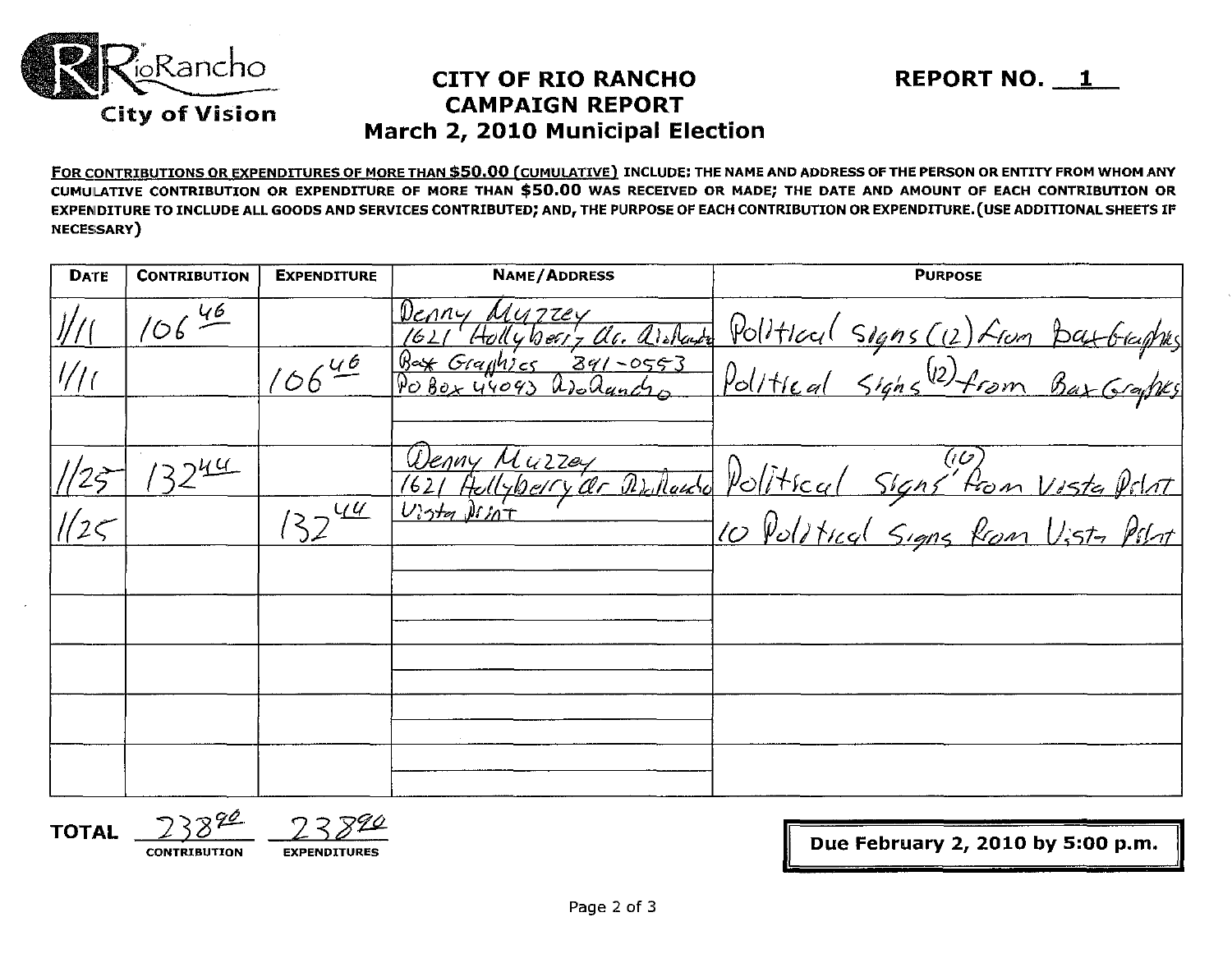

### **CITY OF RIO RANCHO REPORT NO. 1 CAMPAIGN REPORT March 2, 2010 Municipal Election**

| TOTAL CONRIBUTIONS FROM PAGE 1  |             | TOTAL EXPENDITURES FROM PAGE 1  |       |
|---------------------------------|-------------|---------------------------------|-------|
| TOTAL CONTRIBUTIONS FROM PAGE 2 | $-540$      | TOTAL EXPENDITURES FROM PAGE 2  |       |
| TOTAL CONTRIBUTIONS - REPORT 1  | $\sqrt{22}$ | TOTAL EXPENDITURES - REPORT $1$ | - 794 |
| TOTAL CONTRIBUTIONS TO DATE:    |             | TOTAL EXPENDITURES TO DATE:     |       |

 $k$ nny  $\mu$ **I,** 

**Due February 2, 2010 by 5:00 p.m.** 

with all reasonable diligence and is true and complete.<br> *A* <·-----<-7/~~~ / 2(*Z!(O*  Autho*rized* Signature

**hereby declare that this Campaign Report has been prepared** 

Subscribed and sworn to before me this  $S^{++}$  day of  $\boxed{\leq}$   $\boxed{\sim}$   $\frac{1}{\sqrt{2}}$ , 200<sup>'\_0</sup>.<br>My Commission Expires:  $\frac{1}{\sqrt{21/3}}$ Notary Public

Received in the office of the City Clerk at  $\frac{\sqrt{52}}{25}$  (A.M./P.M.) on the  $\frac{8^h}{25}$   $\frac{1}{6}$   $\frac{1}{3}$  in  $\frac{6}{5}$   $\frac{6}{13}$  il  $\mathbb{J}^*$ d, j $\mathbb{J}$ Montoya, City Clerk